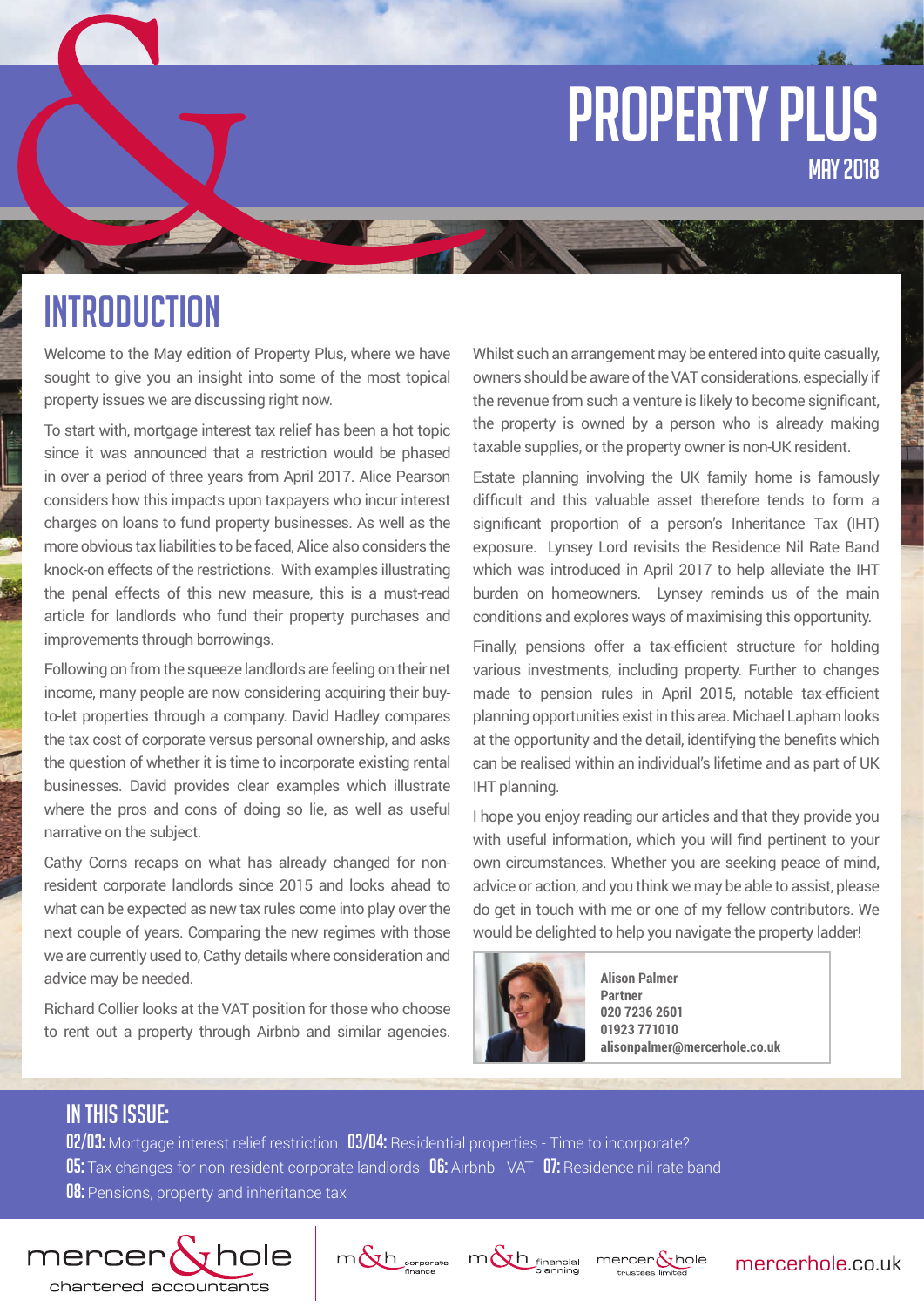mercer & hole property plus: MAY 2018

# Mortgage interest relief restriction

**FROM 6 APRIL 2017, TAX RELIEF FOR FINANCE COSTS (INCLUDING MORTGAGE INTEREST) RELATING TO RESIDENTIAL PROPERTY BUSINESSES WAS RESTRICTED WITH THE CHANGES PHASED IN AS FOLLOWS:**

| <b>Tax Year</b> | % of costs<br>deducted from<br>profits | % of costs<br>available as a basic<br>rate tax reducer |
|-----------------|----------------------------------------|--------------------------------------------------------|
| 2017/18         | 75%                                    | 25%                                                    |
| 2018/19         | 50%                                    | 50%                                                    |
| 2019/20         | 25%                                    | 75%                                                    |
| 2020/21         |                                        | 100%                                                   |

As a result, by 2020/21, these costs will no longer be an allowable deduction against rental income but instead a 20% income tax reduction will be given.

These rules only apply to individual landlords owning residential property and not to companies, commercial properties and furnished holiday lets.

Example: Philip (a 40% taxpayer) owns a buy-to-let property purchased with a mortgage. We can see the effect of this change by comparing Philip's tax position in 2016/17 with 2020/21:

|                                                | 2016/17 (£) | 2020/21 (£) |
|------------------------------------------------|-------------|-------------|
| Gross rents                                    | 8,000       | 8,000       |
| Less: Repairs &<br>other allowable<br>expenses | (1,300)     | (1,300)     |
|                                                | 6,700       |             |
| Less: Interest paid                            | (2,700)     |             |
| Net rental profit                              | 4,000       | 6,700       |
|                                                |             |             |
| Income tax @ 40%                               | 1,600       | 2,680       |
| Less: Interest relief<br>$(20\% \times 2,700)$ |             | (540)       |
| Net income tax                                 | 1,600       | 2,140       |

As you will see, Phillip's tax liability has increased by £540 and the effective tax rate on the net rental profit has increased from 40% to 53.5%. Phillip only has relatively modest interest outgoings however and these changes are likely to significantly impact larger property businesses funded with debt.

# Who is affected?

This restriction impacts all taxpayers who incur finance costs in relation to their rental business and not just higher rate taxpayers. This is because basic rate taxpayers may find that, once the finance costs are disallowed, they are higher rate taxpayers. These changes can also increase the overall tax payable where the rental business is loss making. These complications are best illustrated in the next example.

Example: Theresa (normally a 20% taxpayer) receives business profits of £24,000 and annual rental income of £33,000. As the property has a large mortgage with annual interest of £35,000, the rental business is loss making. Her tax position for 2016/17 and 2020/21 will differ as follows:

|                                                 | $2016/17$ (£) | 2020/21 (£) |
|-------------------------------------------------|---------------|-------------|
| <b>Business profits</b>                         | 24,000        | 24,000      |
| Rental income                                   | 33,000        | 33,000      |
|                                                 | 57,000        |             |
| Less: Interest paid                             | (33,000)      |             |
| Total income                                    | 24,000        | 57,000      |
| Less: Personal<br>Allowance                     | (11,000)      | $(11,000)*$ |
| Taxable income                                  | 13,000        | 46,000      |
|                                                 |               |             |
| Income tax @ 20%                                | 2,600         | 6,400       |
| Income tax @ 40%                                |               | 5,600       |
|                                                 |               | 12,000      |
| Less: Interest relief<br>$(20\% \times 33,000)$ |               | (6,600)     |
| Net income tax                                  | 2,600         | 5,400       |

*(\*It is assumed that the 2016/17 tax bands and allowances will apply for 2020/21)*

As a result of the restriction, Theresa is now a higher rate taxpayer. Theresa's property letting business has made a loss of £2,000 but in 2020/21 she pays income tax of £2,800 in relation to this loss-making business! She will also lose most of her child benefit because her total income is over £50,000.

However, as her interest costs are greater than the letting income by £2,000, she will be able to carry forward a tax reduction of £400 (20% x £2,000) to set against a future income tax liability.

## Knock-on effects

As interest is disallowed in the rental accounts, this increases overall taxable income. This could have a number of effects, such as pushing an individual into a higher rate of income tax and/ or capital gains tax, reducing their personal allowance (if their income now exceeds £100,000), affecting their entitlement to child benefit (as illustrated above) and restricting the amount on which they can claim tax relief for pensions.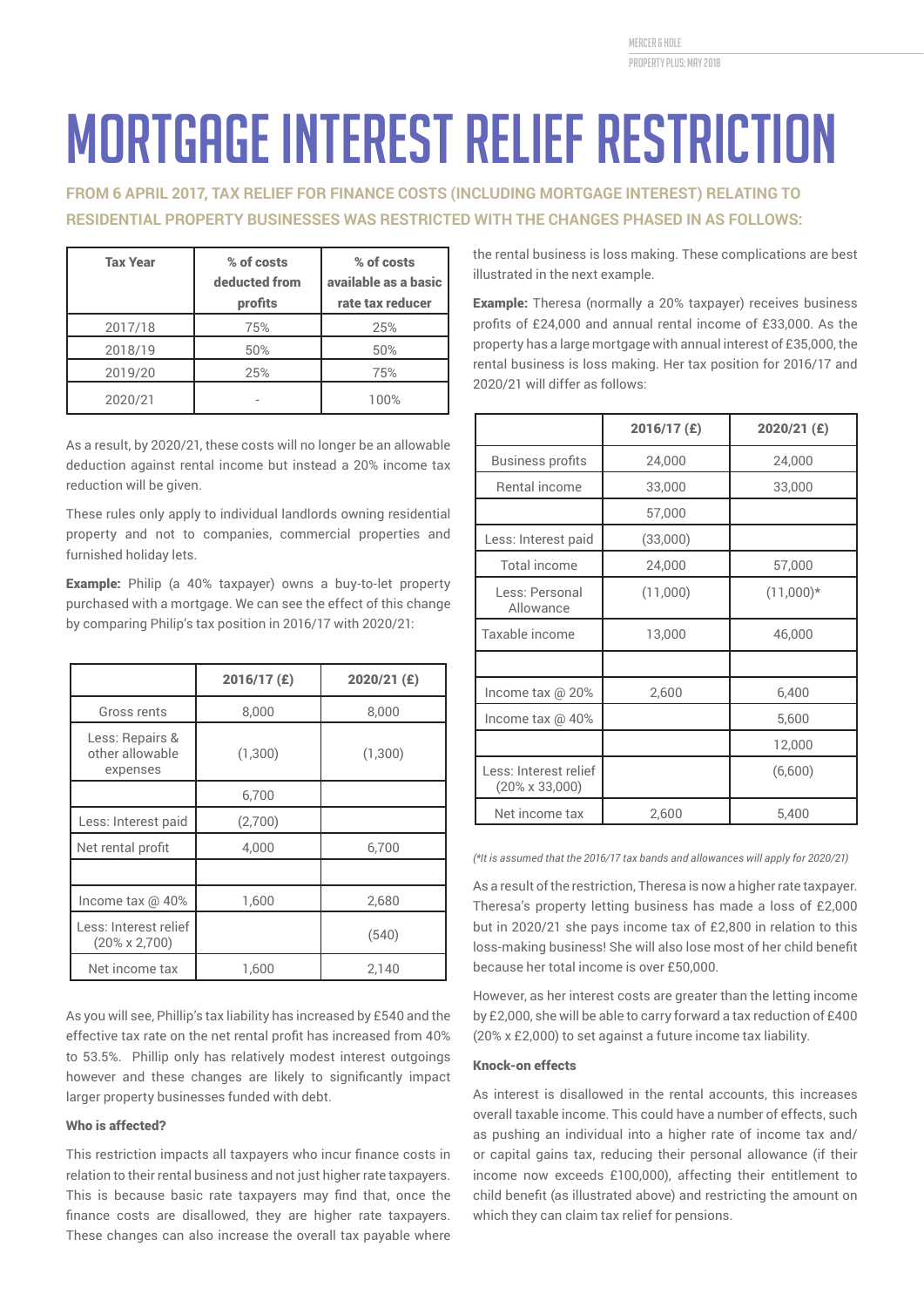#### Incorporation of rental business

Highly leveraged landlords of residential properties are likely to be the worst affected by these changes. As this restriction only applies to individual landlords, some taxpayers are considering incorporating their property letting businesses, which is further driven by the fall in corporation tax to 17% by 2020.

However, there is scope for significant capital gains tax and SDLT charges to be triggered on incorporation, if relief is not available. There are also other considerations, such as the added administration and possibly higher rates of interest on company borrowings. Please refer to 'Residential properties – time to incorporate?' written by my colleague David Hadley, below.

### New acquisitions

For new acquisitions, an appropriate ownership structure should be considered beforehand. Although there may be tax savings by holding property via a company where there is debt funding, the bigger picture needs to be considered, including profit extraction and long term exit planning. There is no 'one size fits all' solution and we therefore recommend you seek our advice prior to the acquisition.



**Alice Pearson Tax Manager 020 7236 2601 alicepearson@mercerhole.co.uk**

# Residential properties – time to incorporate?

**MORTGAGE INTEREST RELIEF IS NOW BEING RESTRICTED FOR INDIVIDUALS HOLDING LOANS TO ACQUIRE RESIDENTIAL PROPERTIES FOR INVESTMENT PURPOSES. FROM 6 APRIL 2020 INCOME TAX RELIEF WILL BE LIMITED TO THE BASIC RATE OF INCOME TAX AT 20% ONLY FOR INTEREST ON BUY-TO-LET RESIDENTIAL PROPERTIES. THIS RESTRICTION IS ALREADY BEING PHASED IN AS MY COLLEAGUE ALICE PEARSON HAS MENTIONED IN THE PREVIOUS ARTICLE** 

For this reason many people are considering acquiring their buy-to-let properties through a company. This is best illustrated with an example:

Samira owns a number of residential buy-to-let properties. The net profits before interest are £100,000. The annual interest on her borrowings is £25,000. She pays income tax at 40%. Her tax liability for 2020/21 is as follows:

|                                                 | <b>Owned personally</b><br>(E) | <b>Owned through</b><br>company<br>(E) |
|-------------------------------------------------|--------------------------------|----------------------------------------|
| Net rents                                       | 100,000                        | 100,000                                |
| Less: interest paid                             | (25,000)                       | (25,000)                               |
|                                                 | 75,000                         | 75,000                                 |
| Corporation tax<br>@17%                         |                                | (12, 750)                              |
|                                                 | 75,000                         | 62,250                                 |
| Income tax on divi-<br>dend @32.5%              |                                | 20,231                                 |
| Income tax on<br>£100,000 of rents<br>@40%      | 40,000                         |                                        |
| Less: interest relief<br>$(20\% \times 25,000)$ | (5,000)                        |                                        |
| <b>Total tax</b>                                | 35,000                         | 20,231                                 |
|                                                 |                                |                                        |
| Net income                                      | 40,000                         | 42,019                                 |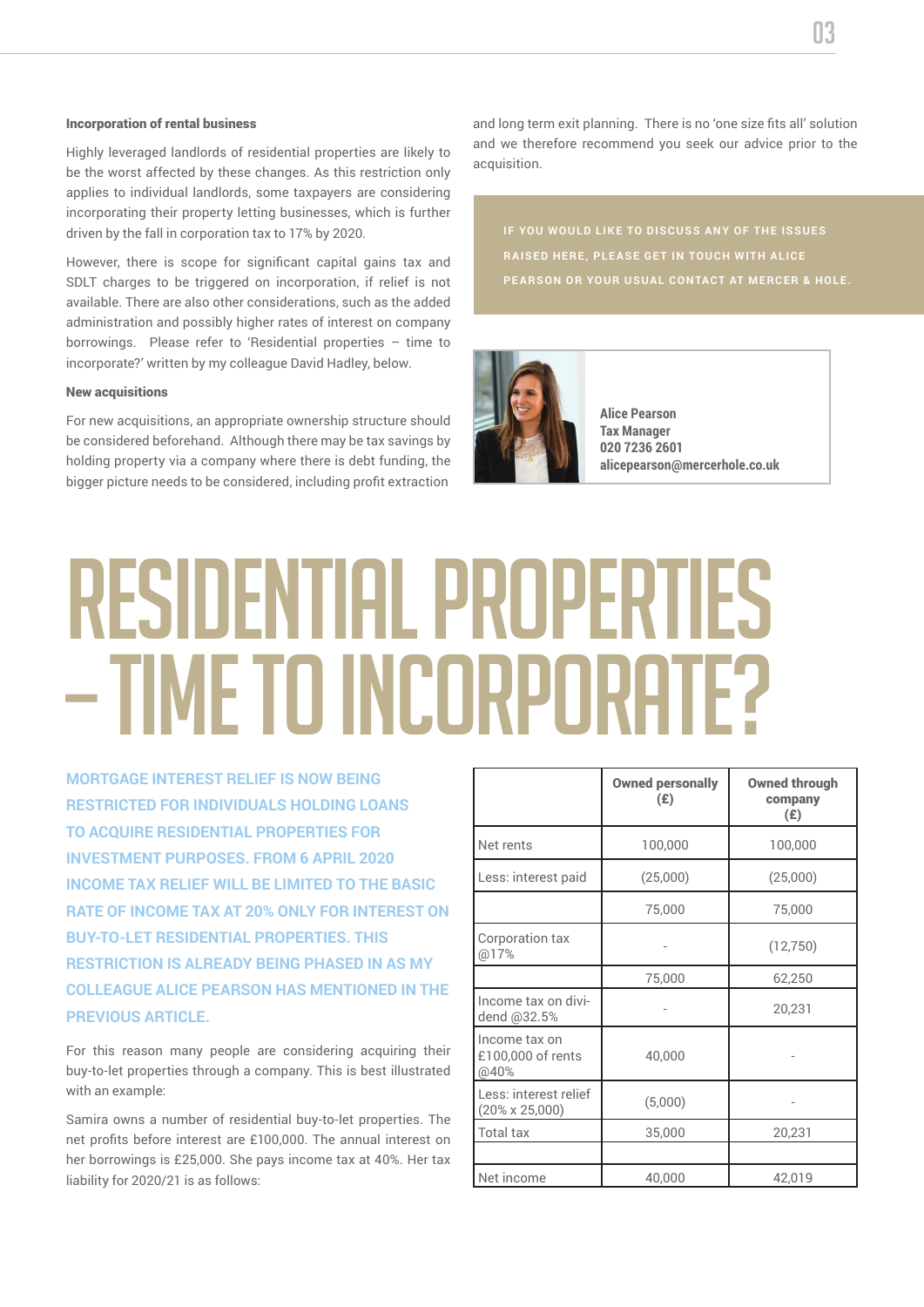mercer & hole property plus: MAY 2018

The illustration assumes that the company distributes all of its income by way of dividend.

It may be that Samira does not need to distribute all of the company's income to her but retain some in the company for re-investment. In that case she shelters some of the profit from income tax and as a result there is a further benefit of holding the properties in the company.

A further potential benefit of holding the properties through a company is that when the company sells a residential investment property it usually pays corporation tax on the gain at corporation tax rates. The current corporation tax rate is 19% and is due to reduce to 17% in 2020. In addition, in calculating the gain the cost of the property is indexed for inflation (indexation allowance) but only up to 1 January 2018. This contrasts with an individual, such as Samira, who pays Capital Gains Tax (CGT) at the higher rate of 28% (18% for basic rate taxpayers) on the disposal of a residential property held as an investment and is not entitled to any indexation allowance. However, if the company sells the property the funds from the disposal will then be in the company. If Samira wishes to withdraw the funds from the company rather than re-invest the proceeds there will then be a further tax charge on the payment of the dividend.

**Example:** Samira owns a number of residential buy-to-let properties. She sells one of the properties in 2018/19 and realises a gain of £100,000. She pays income tax on dividends at 32.5%. Her tax liability is as follows:

|                                                      | <b>Owned personally</b><br>(E) | <b>Owned through</b><br>company<br>(E) |
|------------------------------------------------------|--------------------------------|----------------------------------------|
| Taxable gain                                         | 100,000                        | 100,000                                |
| Less: CGT annual<br>exemption                        | (11,700)                       |                                        |
|                                                      | 88,300                         | 100,000                                |
| CGT @ 28%                                            | (24, 724)                      |                                        |
| Corporation tax<br>@19%                              |                                | (19,000)                               |
| Gain after tax                                       | 75,276                         | 81,000                                 |
| Less: Income tax on<br>dividend of £81,000<br>@32.5% |                                | (26, 325)                              |
|                                                      |                                |                                        |
| Net income                                           | 75,276                         | 54,675                                 |

The illustration assumes Samira has no other gains in the year. Thus, if she reinvests all of her proceeds she saves £5,724 of tax by holding the property in the company. However, if she distributes all of the profits as a dividend she is in isolation £20,601 worse off holding the property in the company.

Samira also needs to be aware that there are some potential tax charges on incorporation. If and when she transfers her properties to the company there is a potential taxable chargeable gain on her. The gain is on the market value of the properties on the date of the transfer less what she originally paid for them and the rate of tax is 28% (18% for basic rate taxpayers).

# "THE RESTRICTION ON TAX RELIEF **FOR MORTGAGE INTEREST IS** CAUSING PEOPLE TO CONSIDER USING A COMPANY TO OWN UK RESIDENTIAL LET PROPERTIES"

Samira may qualify for incorporation relief in which case no CGT charge arises and the gain is effectively deferred. Incorporation relief is available if she transfers the whole of her property business and all of its assets (except for cash) to her new company in exchange for the issue of shares to her by the new company. However, HMRC generally will not accept that the passive holding of a few property investments represents a business and the activity needs to be more substantial to constitute a business.

In addition, on the transfer of the properties to the company, Stamp Duty Land Tax (SDLT) will be payable on the market value of the properties. A possible way around this is for Samira to transfer the properties firstly to either a partnership or a Limited Liability Partnership. This then operates as the property business for a few years and it can then usually, based on current legislation, transfer the properties to a company without SDLT. This solution may not work for Samira as she owns all of her properties herself but may work if say she owns the properties jointly with her husband.

**CONTACT.**



**David Hadley Tax Director 020 7236 2601 01727 869141 davidhadley@mercerhole.co.uk**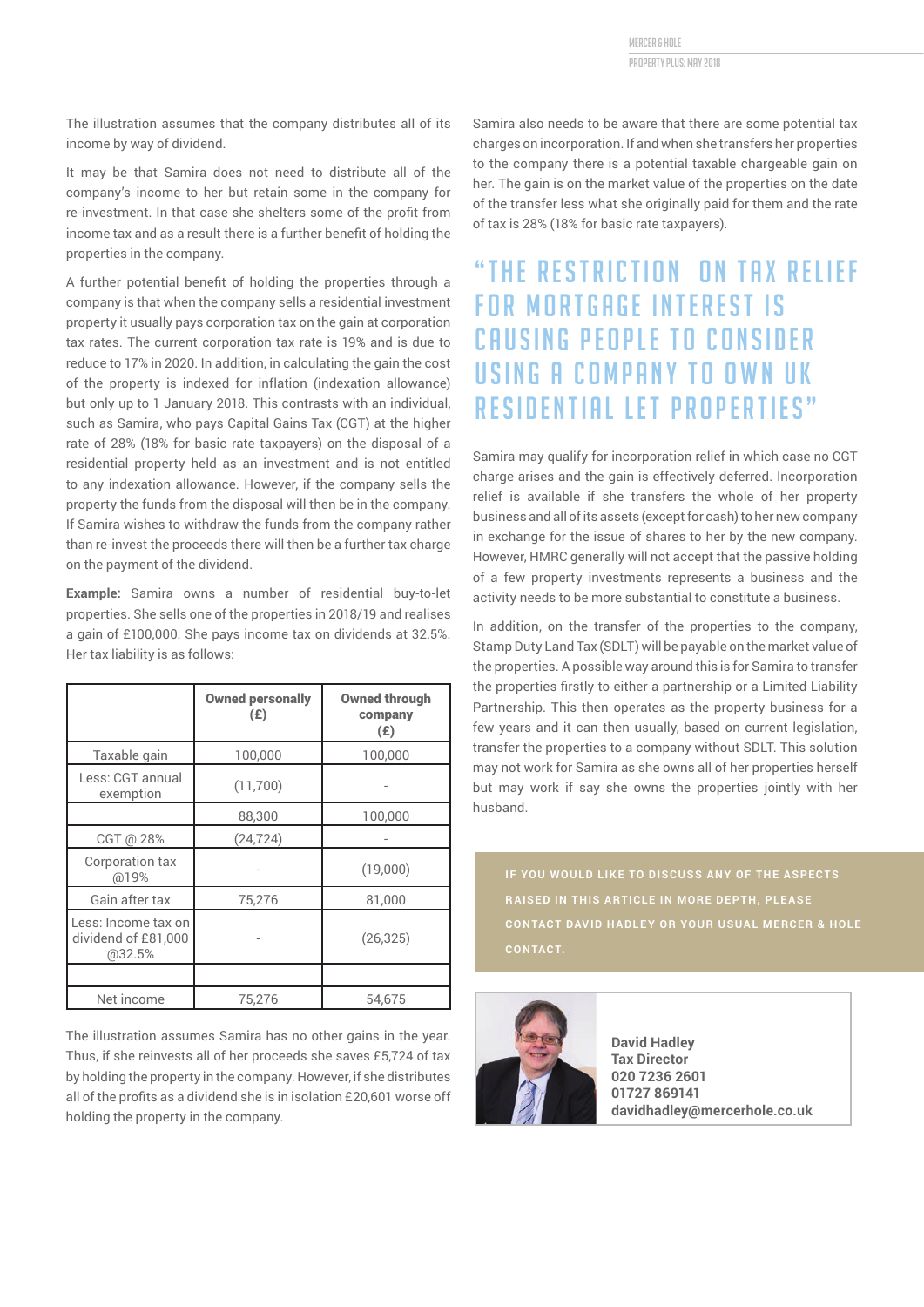# Tax changes for non-resident corporate landlords

# **THE UK TAX LANDSCAPE HAS CHANGED DRAMATICALLY FOR COMPANIES OWNING AND LETTING PROPERTY IN THE UK.**

Historically, any rental income received, net of costs, was charged to income tax but capital gains were excluded from the charge.

The position on residential property changed in 2015. Any gains on such properties are now chargeable to UK tax. Additionally, there is a requirement to notify HMRC of any sale within 30 days of the conveyance, with penalties for late returns.

Looking forward, from April 2019, any gains on UK land and/or property are expected to fall within the charge to UK tax.

Then HMRC are consulting on proposals that, from 6 April 2020, non-resident corporate landlords will come into the corporation tax, rather than income tax, regime. This has a number of implications:

- The companies, including those already known to HMRC through registration under the non-resident landlord scheme, are likely to need to re-register with HMRC for corporation tax. They will also need to re-file details of their tax agents, as automatic carry-over of the income tax authorisation is not envisaged.
- The change to corporation tax will be on 6 April 2020, immediately following the end of the income tax year 2019/20. The income tax property business will be deemed to end on 5 April 2020. A final income tax return is needed for 2019/20; and a 'new' corporation tax business and accounting period will be deemed to commence on 6 April 2020.

 If the corporate landlord has a different financial year end (which is likely) this may lead to overlap between 'real' and deemed tax basis periods.

 It seems probable that capital allowance values, if any, will just carry over, although this is not yet confirmed.

• Any unused income tax property losses will be carried forward as a new category of income tax loss 'income tax property losses'. This will be available to offset against post-2020 property business profits only.

 Corporation tax relief for management expenses will be available to non-resident corporate landlords. However, if the company carries on other activities, for example, if it owns non-UK properties or subsidiaries, relief will only be given for expenses directly linked to its UK property business.

Currently, non-resident landlords can claim relief for interest as an expense in working out income tax profits. The only limits on deductibility are the 'wholly and exclusively' condition and transfer pricing rules. From April 2020, the position will be very different:

- Firstly, financing costs will no longer be deductible as property business expenses but under the loan relationship regime.
- Secondly, landlords will need to consider the provisions that could limit deductibility of financing costs; the connected company and unallowable purpose tests will need to be considered as well as, in some cases, the rules on 'hybrid' arrangements. Finally, the distribution rules will be relevant to payments made by non-resident companies.
- Non-resident corporate landlords will also need to consider the new corporate interest restrictions. Broadly speaking, these limit tax relief for finance costs to a percentage of taxable profits, potentially as low as 30%, subject to a capped £2m interest capacity which may help to avoid restriction. However, the £2m is a group (not a company) limit.
- Finally, non-resident corporate landlords, therefore, face a much heavier compliance burden under corporate tax. Some, particularly those with high leverage and/or significant shareholder debt, may find that some of their finance costs are no longer deductible.

**RELATION TO YOUR CIRCUMSTANCES, PLEASE GET IN AT MERCER & HOLE.**



**Cathy Corns Partner 01908 605552 cathycorns@mercerhole.co.uk**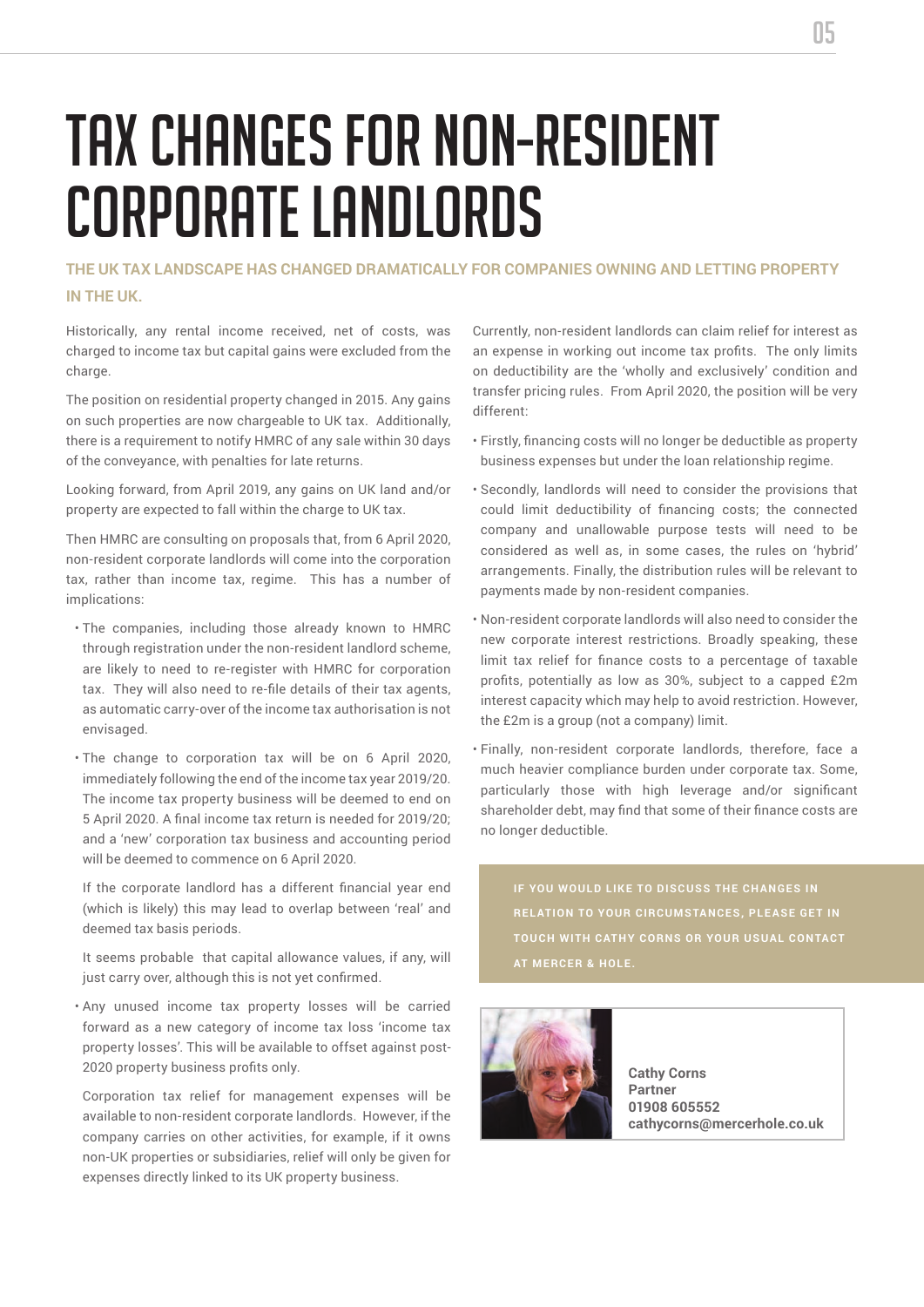mercer & hole property plus: MAY 2018

# Airbnb – VAT

**THE CHALLENGES OF VAT ARE EVER PRESENT. A RELATIVELY SIMPLE IDEA SUCH AS RENTING OUT A PROPERTY ON A TEMPORARY BASIS TO VISITORS WOULD SEEM QUITE INNOCUOUS, BUT IF THE RENTAL TURNOVER BECOMES SIGNIFICANT IT COULD LEAD TO VAT REGISTRATION AND ASSOCIATED CONSIDERATIONS.**

The income from property that qualifies as UK holiday accommodation will be standard rated for VAT. This assumes that the property is not let out on a long term residential basis, but rather as short term, furnished sleeping accommodation, held out for visitors. Care is needed when applying the rules as there are exceptions (e.g. longer stays).

The typical example of a UK property let to visitors under an Airbnb (or similar) arrangement would probably qualify. There are some contractual issues to clarify in terms of billing; does the property owner supply to an organisation in return for a standard fee, or to the individuals that use the property? Understanding this can assist with invoicing and also VAT recovery on costs (e.g. admin costs, payment handling fees etc from the central organisation).

VAT applies once the property provider has VAT registered, which is compulsory where taxable turnover exceeds £85,000. However, there are separate rules for 'non-established' providers of VATable supplies where no registration threshold applies, following the decision in Schmelz, which concerned the rental of foreignowned property. Those in such a position should consider their obligations carefully.

# "VAT APPLIES ONCE THE **PROPERTY PROVIDER HAS** VAT REGISTERED, WHICH IS **COMPULSORY WHERE TAXABLE** TURNOVER EXCEEDS £85,000."

It is possible to register before breaching the £85,000 limit, on a voluntary basis, but the cost-benefit analysis of price increases should be measured against VAT recovery potential. By not charging VAT, the property provider has a competitive advantage over hotel chains, but in the case of well situated city properties, adding VAT may not be overly disadvantageous for bookings.

VAT registration applies to the provider, i.e. the owner of the property. In the case of an individual, this registration will render not just their property income, but all potentially taxable income subject to VAT, which could be onerous. By the same token, all such

personal income counts towards the VAT registration threshold, so starting to let out a property could tip an individual over the threshold.

For larger Airbnb type operations, involving multiple properties, it may therefore be preferable (for VAT) to own the properties in a separate entity such as a company or even a partnership. Multiple tax and legal considerations apply to transferring property ownership, but for VAT registration purposes at least, a partnership route might be a more viable option than transferring to a separate corporate entity.

# "FOR LARGER AIRRNR TYPE OPERATIONS, INVOLVING MULTIPLE PROPERTIES, IT MAY THEREFORE BE PREFERABLE (FOR VAT) TO OWN THE PROPERTIES IN A SEPARATE ENTITY SUCH AS A COMPANY OR **FVFN A PARTNERSHIP."**

A simple decision to generate additional income from an existing asset may not always be the straightforward option it appears. Sensible up-front structuring and advice can mitigate potential downsides.



**Richard Collier VAT Senior Manager 01727 869141 020 7236 2601 richardcollier@mercerhole.co.uk**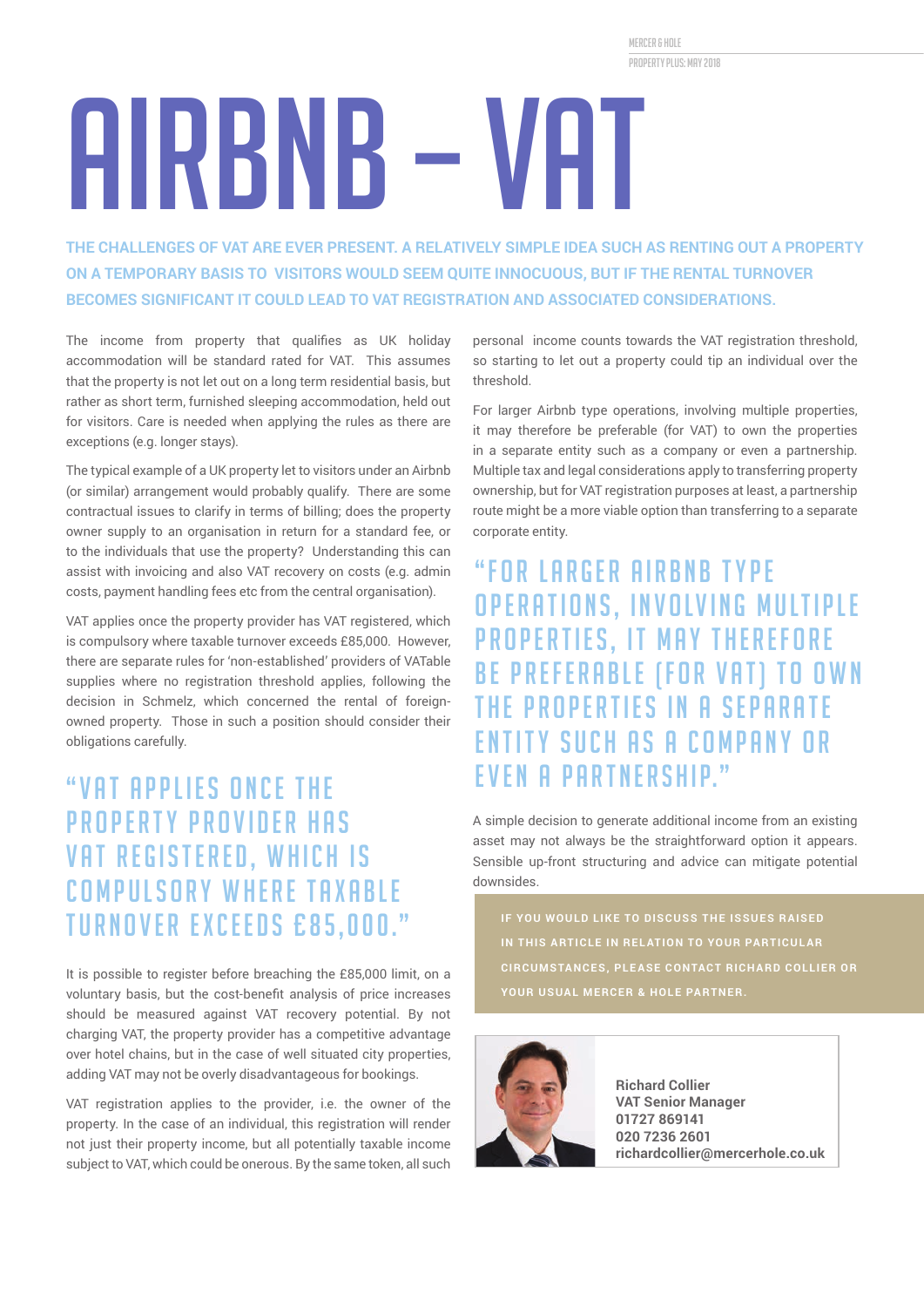# Residence nil rate band

The Residence Nil Rate Band (RNRB) became one year old on 6 April 2018 and £25,000 greater in value. In two years' time it will have reached its maximum value of £175,000 giving some individuals a £500,000 inheritance exemption (£1,000,000 for married couples) when added to the current nil rate band. In this article we recap how this additional exemption operates and how to maximise its benefit.

## Qualifying conditions

- 1. Estate threshold: The chargeable estate must be valued at £2 million or less, before taking into account any reliefs or exemptions, to obtain the full RNRB. Where an estate exceeds £2 million in value, the RNRB is tapered away and £1 of RNRB is lost for every £2 the estate exceeds £2 million.
- 2. Qualifying residential interest: The deceased's estate must contain a home which they occupied at some stage during their life but not necessarily on their death. This condition is further extended by the downsizing provisions which enables an estate to qualify if the deceased owned a home but sold, gifted or downsized it prior to their death (but after 8 July 2015).
- 3. Closely inherited: The home must have been left to a lineal descendant of the deceased (child, grandchild, step-child, adopted child and fostered child and their spouses).

#### Amount of relief

The amount of relief will be the lower of:

- 1. The value of the home, or share thereof, which is closely inherited. Note that any outstanding mortgage reduces the value here.
- 2. The maximum RNRB that is available when the person died.

Like the nil rate band, any unused RNRB is transferable between married couples and civil partners and the unused percentage can be claimed against the estate of the surviving spouse at the rate on the second death. Therefore if the surviving spouse inherits the whole of the estate (or even just the home), the full RNRB will be available on the second death.

### Downsizing provisions "the downsize addition"

In HMRC's own words "the downsizing rules are complicated" and executors who are dealing with a claim may need to seek professional advice. Broadly the provision will enable an estate which did not hold a qualifying interest at the date of death (because it was sold, gifted or downsized) to benefit from the exemption as long as there are other assets in the estate equal to the value of former property.

**Example:** In August 2015 John downsizes from a £400,000 property to a flat worth £100,000. In May 2020 he passes away with an estate worth £600,000 which includes his flat worth £150,000. The RNRB is £175,000 in 2020/21 and as long as John leaves his flat and £25,000 of other assets to lineal descendants his estate will benefit from the full RNRB of £175,000

Another hurdle the executors will face is locating information on a former home and it is therefore extremely important that good records are kept in the individual's lifetime to help the executors claim the relief. Keeping your tax adviser informed is good practice and will ensure there is paperwork available for the executors.

# Maximising the RNRB

#### *Lifetime gifting*

When testing the £2million threshold, gifts made in the last 7 years are not taken into account. This means gifts could be made the day before the date of death and would result in the estate being reduced for RNRB purposes. However before any "deathbed planning" is carried out care needs to be taken to consider whether any other tax liability is triggered on such a gift. A gift of assets other than cash could give rise to capital gains tax for example.

### *Review of the Will*

Unless the property is held as joint tenants it will devolve via the Will. For those with simple Wills, ideally the property will devolve to the surviving spouse to preserve the RNRB. Those with flexible Wills (leaving assets on discretionary trust with a side letter of wishes) should ensure their properties are held as tenants in common so that the property devolves via the Will.

We remain advocates of flexible Wills in certain circumstances as they can provide protection for the beneficiary against care home fees, second marriages, bankruptcy proceedings etc. They also enable the executors to divide an estate in a way that is right taking into account the tax rules on death and, if required, make alterations within two years of death to secure the RNRB.

#### *Here today gone tomorrow?*

With tax changing regularly we cannot complete this article without mentioning the review which the office of tax simplification is carrying out in relation to inheritance tax. It remains to be seen whether the RNRB will survive any overhaul or whether we will finally get the £1million nil rate band which was initially promised.



**Lynsey Lord Tax Manager 020 7236 2601 01727 869141 lynseylord@mercerhole.co.uk**